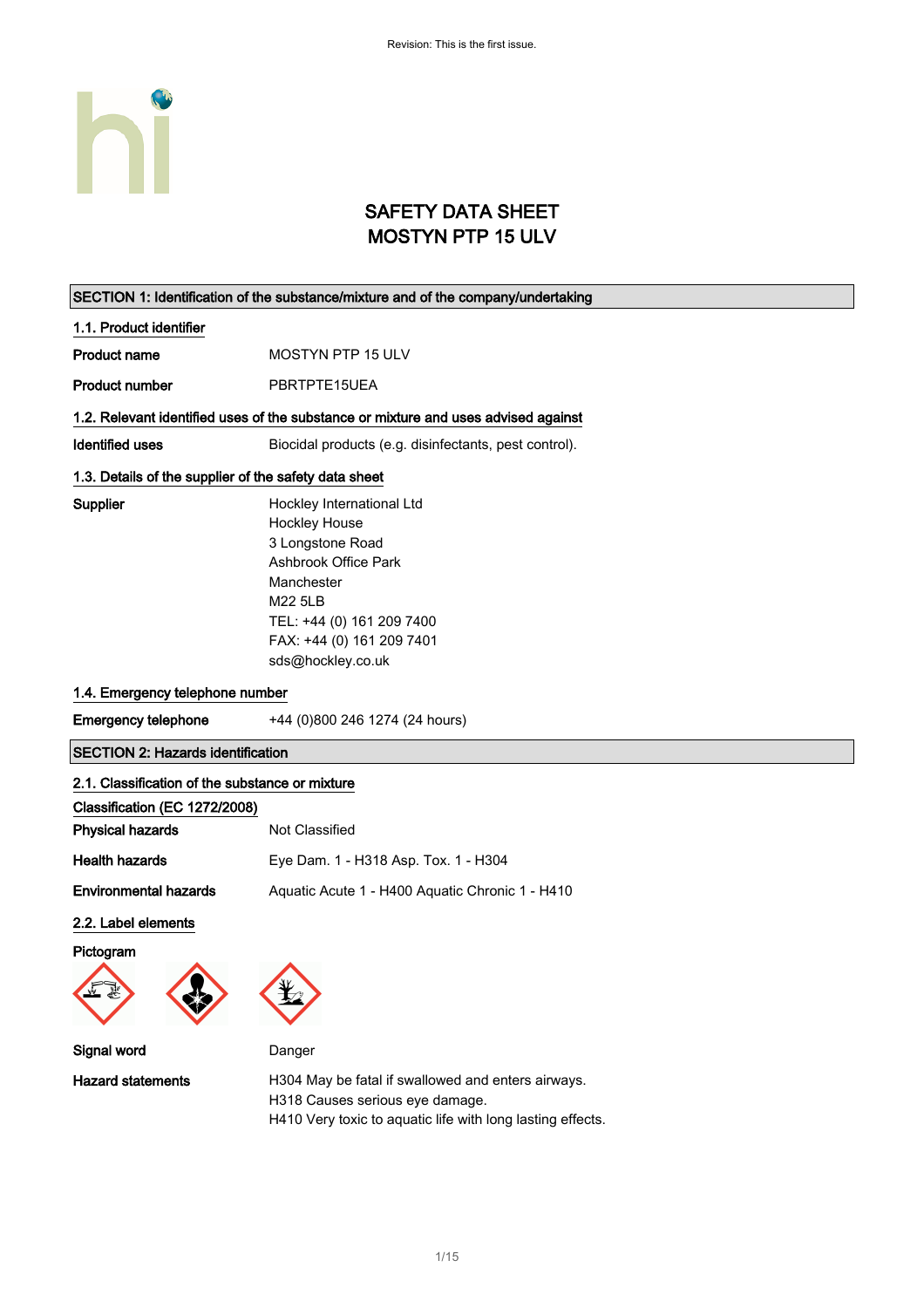| <b>Precautionary statements</b>           | P280 Wear protective gloves/ protective clothing/ eye protection/ face protection.<br>P301+P310 IF SWALLOWED: Immediately call a POISON CENTER/ doctor.<br>P305+P351+P338 IF IN EYES: Rinse cautiously with water for several minutes. Remove<br>contact lenses, if present and easy to do. Continue rinsing.<br>P331 Do NOT induce vomiting.<br>P391 Collect spillage.<br>P501 Dispose of contents/ container in accordance with national regulations. |
|-------------------------------------------|---------------------------------------------------------------------------------------------------------------------------------------------------------------------------------------------------------------------------------------------------------------------------------------------------------------------------------------------------------------------------------------------------------------------------------------------------------|
| Supplemental label<br>information         | EUH066 Repeated exposure may cause skin dryness or cracking.                                                                                                                                                                                                                                                                                                                                                                                            |
| Contains                                  | DISTILLATES (PETROLEUM), HYDROTREATED LIGHT, ALCOHOLS, C11-14-ISO-C13<br>RICH, ETHOXYLATED, BENZENE SULPHONIC ACID, 4-C10-14-ALKYL DERIVATIVES,<br>CALCIUM SALTS, ISO-BUTANOL, ALCOHOLS, C11-14-ISO-C13 RICH, ETHOXYLATED                                                                                                                                                                                                                               |
| Supplementary precautionary<br>statements | P273 Avoid release to the environment.<br>P405 Store locked up.                                                                                                                                                                                                                                                                                                                                                                                         |

#### 2.3. Other hazards

On the basis of available data, the product does not contain any PBT or vPvB in percentage greater than 0.1%

| SECTION 3: Composition/information on ingredients                    |                                                        |               |                                                      |  |
|----------------------------------------------------------------------|--------------------------------------------------------|---------------|------------------------------------------------------|--|
| 3.2. Mixtures                                                        |                                                        |               |                                                      |  |
|                                                                      | 60-100%<br>DISTILLATES (PETROLEUM), HYDROTREATED LIGHT |               |                                                      |  |
| CAS number: 64742-47-8                                               | EC number: 265-149-8                                   |               | REACH registration number: 01-<br>2119484819-18-XXXX |  |
| Classification<br>Asp. Tox. 1 - H304                                 |                                                        | Xn; R65. R66. | Classification (67/548/EEC or 1999/45/EC)            |  |
| PIPERONYL BUTOXIDE                                                   |                                                        |               | 7.36                                                 |  |
| CAS number: 51-03-6                                                  | EC number: 200-076-7                                   |               |                                                      |  |
| M factor (Acute) = $1$                                               | M factor (Chronic) = $1$                               |               |                                                      |  |
| Classification<br>Aquatic Acute 1 - H400<br>Aquatic Chronic 1 - H410 |                                                        | N;R50/53.     | Classification (67/548/EEC or 1999/45/EC)            |  |
| 1-R Trans phenothrin                                                 |                                                        |               | 4.58                                                 |  |
| CAS number: 26046-85-5                                               | EC number: 247-431-2                                   |               |                                                      |  |
| M factor (Acute) = $100$                                             | M factor (Chronic) = $10$                              |               |                                                      |  |
| Classification<br>Aquatic Acute 1 - H400<br>Aquatic Chronic 1 - H410 |                                                        |               |                                                      |  |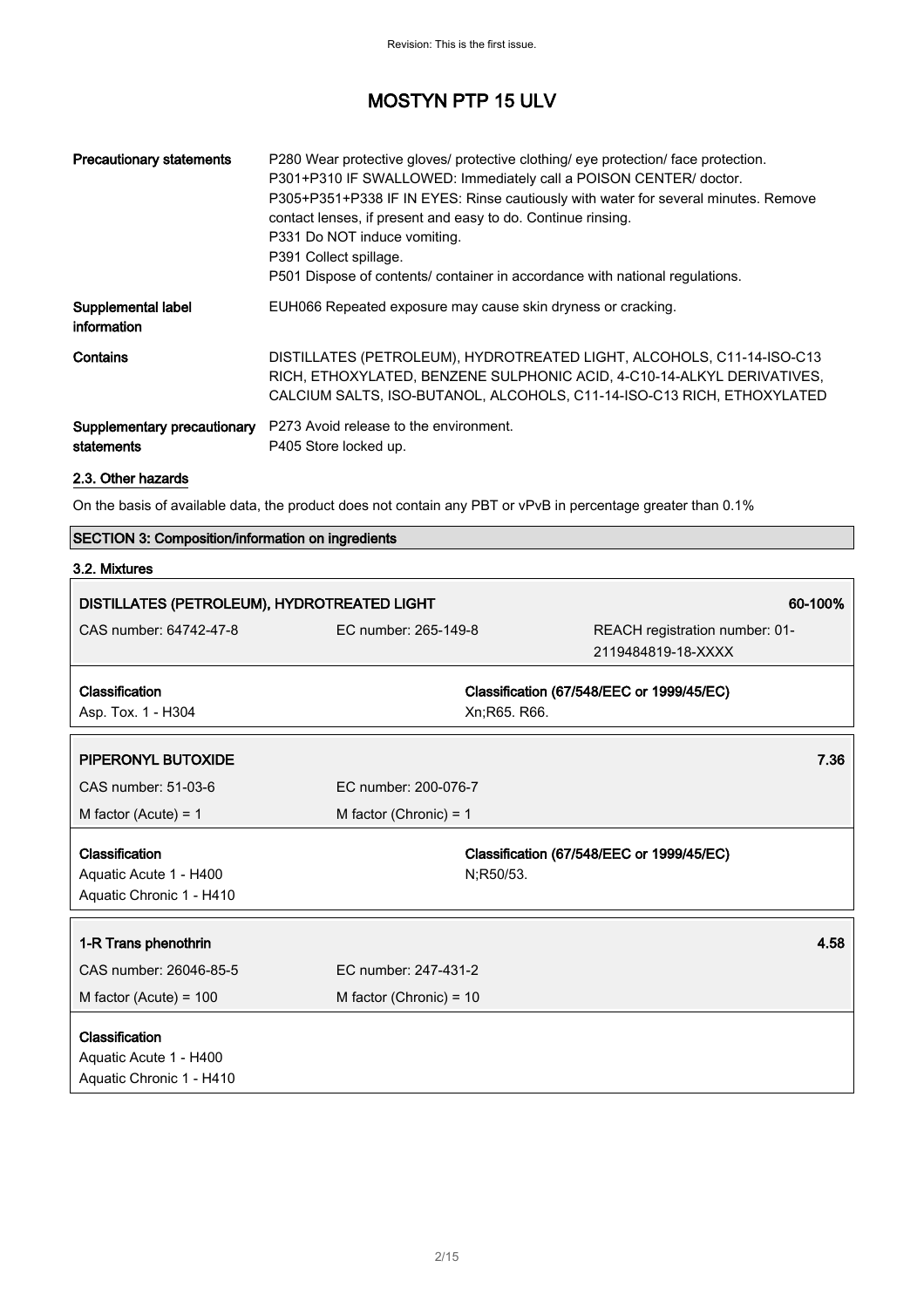| ALCOHOLS, C11-14-ISO-C13 RICH, ETHOXYLATED<br>CAS number: 78330-21-9                                         |                          |                                                                    | $1 - 5%$ |
|--------------------------------------------------------------------------------------------------------------|--------------------------|--------------------------------------------------------------------|----------|
| Classification<br>Acute Tox. 4 - H302<br>Eye Dam. 1 - H318                                                   |                          | Classification (67/548/EEC or 1999/45/EC)<br>Xn;R22. Xi;R41.       |          |
| BENZENE SULPHONIC ACID, 4-C10-14-ALKYL<br>DERIVATIVES, CALCIUM SALTS                                         |                          |                                                                    | $1 - 5%$ |
| CAS number: 90194-26-6                                                                                       | EC number: 290-635-1     |                                                                    |          |
| Classification<br>Skin Irrit. 2 - H315<br>Eye Dam. 1 - H318<br>Aquatic Chronic 4 - H413                      |                          | Classification (67/548/EEC or 1999/45/EC)<br>Xi;R38,R41.           |          |
| <b>TETRAMETHRIN</b>                                                                                          |                          |                                                                    | 2.20     |
| CAS number: 7696-12-0                                                                                        | EC number: 231-711-6     |                                                                    |          |
| M factor (Acute) = $100$                                                                                     | M factor (Chronic) = 100 |                                                                    |          |
| Classification                                                                                               |                          | Classification (67/548/EEC or 1999/45/EC)                          |          |
| Aquatic Acute 1 - H400                                                                                       |                          | N; R50/53                                                          |          |
| Aquatic Chronic 1 - H410                                                                                     |                          |                                                                    |          |
| <b>ISO-BUTANOL</b>                                                                                           |                          |                                                                    | $1 - 5%$ |
| CAS number: 78-83-1                                                                                          | EC number: 201-148-0     |                                                                    |          |
| Classification<br>Flam. Liq. 3 - H226<br>Skin Irrit. 2 - H315<br>Eye Dam. 1 - H318<br>STOT SE 3 - H335, H336 |                          | Classification (67/548/EEC or 1999/45/EC)<br>R10 Xi;R37/38,R41 R67 |          |
| ALCOHOLS, C11-14-ISO-C13 RICH, ETHOXYLATED<br>CAS number: 78330-21-9                                         |                          |                                                                    | $1 - 5%$ |
| Classification<br>Eye Dam. 1 - H318                                                                          |                          | Classification (67/548/EEC or 1999/45/EC)<br>Xi;R41.               |          |
| 2,6-DI-TERT-BUTYL-P-CRESOL                                                                                   |                          |                                                                    | 1%       |
| CAS number: 128-37-0                                                                                         | EC number: 204-881-4     | REACH registration number: 01-                                     |          |
|                                                                                                              |                          | 2119480433-40-XXXX                                                 |          |
| M factor (Acute) = $1$                                                                                       | M factor (Chronic) = $1$ |                                                                    |          |
| Classification<br>Aquatic Acute 1 - H400<br>Aquatic Chronic 1 - H410                                         |                          | Classification (67/548/EEC or 1999/45/EC)<br>N;R50/53.             |          |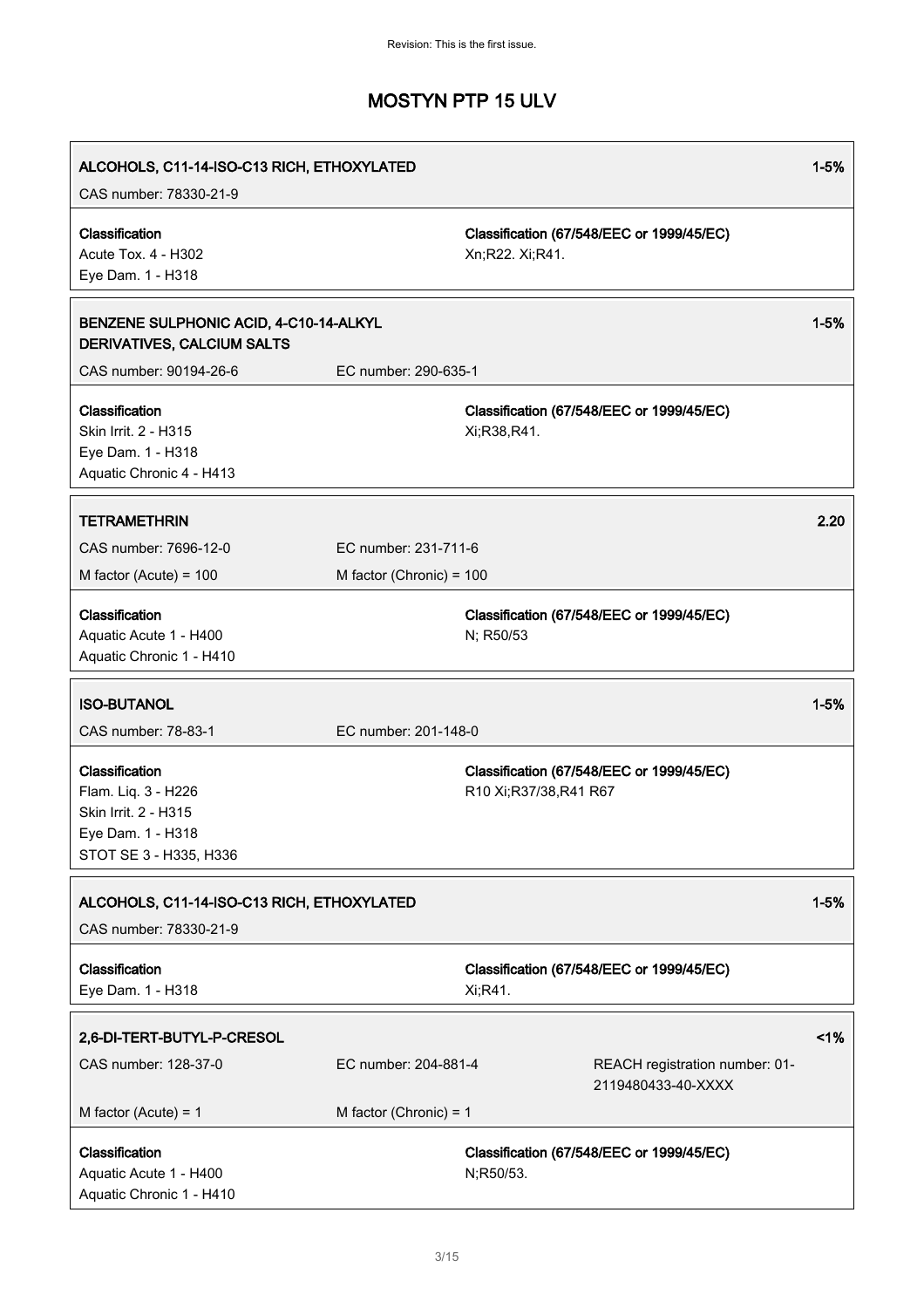The Full Text for all R-Phrases and Hazard Statements are Displayed in Section 16.

### SECTION 4: First aid measures 4.1. Description of first aid measures General information **Remove affected person from source of contamination. CAUTION!** First aid personnel must be aware of own risk during rescue! Place unconscious person on the side in the recovery position and ensure breathing can take place. Inhalation Move affected person to fresh air at once. Get medical attention. When breathing is difficult, properly trained personnel may assist affected person by administering oxygen. If breathing stops, provide artificial respiration. **Ingestion Do not induce vomiting. Rinse mouth thoroughly with water. Get medical attention** immediately. If breathing stops, provide artificial respiration. Skin contact **Remove contaminated clothing immediately and wash skin with soap and water. Get medical** attention promptly if symptoms occur after washing. Eye contact **Rinse immediately with plenty of water. Remove any contact lenses and open eyelids wide** apart. Continue to rinse for at least 15 minutes. Get medical attention immediately. Continue to rinse. 4.2. Most important symptoms and effects, both acute and delayed Inhalation **Coughing.** Difficulty in breathing. Sneezing. Ingestion **Abdominal cramps. Nausea, vomiting.** Skin contact Redness. Tingling. Eye contact Redness. 4.3. Indication of any immediate medical attention and special treatment needed Notes for the doctor Treat symptomatically. If ingested, material may be aspirated into the lungs and cause chemical pneumonitis. SECTION 5: Firefighting measures 5.1. Extinguishing media Suitable extinguishing media Extinguish with alcohol-resistant foam, carbon dioxide, dry powder or water fog. Use fireextinguishing media suitable for the surrounding fire. Unsuitable extinguishing media Do not use water jet as an extinguisher, as this will spread the fire. 5.2. Special hazards arising from the substance or mixture Specific hazards **Contain and collect extinguishing water.** Avoid releasing into the environment. Do not discharge into drains or watercourses or onto the ground. Hazardous combustion products Thermal decomposition or combustion may liberate carbon oxides and other toxic gases or vapours. Oxides of carbon. Oxides of nitrogen. 5.3. Advice for firefighters Protective actions during firefighting In case of fire and/or explosion do not breathe fumes Special protective equipment for firefighters Wear full protective clothing (EN 469). Wear self-contained breathing apparatus.

SECTION 6: Accidental release measures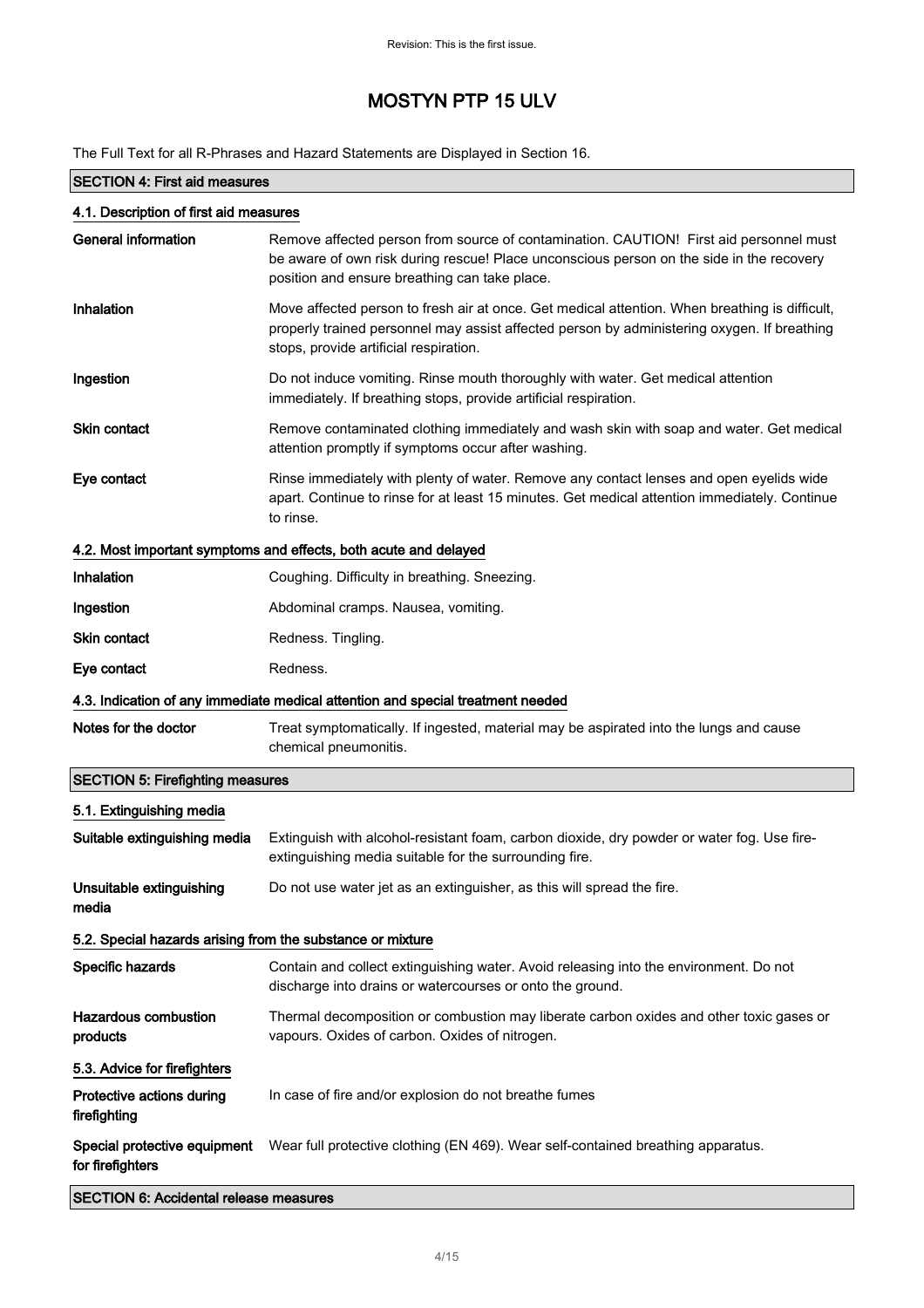### 6.1. Personal precautions, protective equipment and emergency procedures

| <b>Personal precautions</b>                                                                       | Wear protective clothing as described in Section 8 of this safety data sheet. Provide adequate<br>ventilation. Warn everybody of potential hazards and evacuate if necessary.                                                                                                                                                                                                                  |
|---------------------------------------------------------------------------------------------------|------------------------------------------------------------------------------------------------------------------------------------------------------------------------------------------------------------------------------------------------------------------------------------------------------------------------------------------------------------------------------------------------|
| 6.2. Environmental precautions                                                                    |                                                                                                                                                                                                                                                                                                                                                                                                |
| <b>Environmental precautions</b>                                                                  | Do not discharge into drains or watercourses or onto the ground. Stop leak if possible without<br>risk.                                                                                                                                                                                                                                                                                        |
| 6.3. Methods and material for containment and cleaning up                                         |                                                                                                                                                                                                                                                                                                                                                                                                |
| Methods for cleaning up                                                                           | Absorb spillage with sand or other inert absorbent. Dike far ahead of larger spills for later<br>disposal. Collect and place in suitable waste disposal containers and seal securely. Label the<br>containers containing waste and contaminated materials and remove from the area as soon<br>as possible. This material and its container must be disposed of as hazardous waste.             |
| 6.4. Reference to other sections                                                                  |                                                                                                                                                                                                                                                                                                                                                                                                |
| Reference to other sections                                                                       | For personal protection, see Section 8. For waste disposal, see section 13.                                                                                                                                                                                                                                                                                                                    |
| <b>SECTION 7: Handling and storage</b>                                                            |                                                                                                                                                                                                                                                                                                                                                                                                |
| 7.1. Precautions for safe handling                                                                |                                                                                                                                                                                                                                                                                                                                                                                                |
| <b>Usage precautions</b>                                                                          | Handle and open container with care. Wear protective clothing as described in Section 8 of<br>this safety data sheet. Do not release into the environment. Avoid the spillage or runoff<br>entering drains, sewers or watercourses. Do not eat, drink or smoke when using the product.<br>Wash hands after handling. Remove contaminated clothing. Wash contaminated clothing<br>before reuse. |
|                                                                                                   | 7.2. Conditions for safe storage, including any incompatibilities                                                                                                                                                                                                                                                                                                                              |
| <b>Storage precautions</b>                                                                        | Store in tightly-closed, original container in a dry, cool and well-ventilated place. Store away<br>from incompatible materials listed in section 10 of this safety data sheet. Keep out of the<br>reach of children. Protect from freezing and direct sunlight.                                                                                                                               |
| 7.3. Specific end use(s)                                                                          |                                                                                                                                                                                                                                                                                                                                                                                                |
| Specific end use(s)                                                                               | The identified uses for this product are detailed in Section 1.2.                                                                                                                                                                                                                                                                                                                              |
| <b>SECTION 8: Exposure Controls/personal protection</b>                                           |                                                                                                                                                                                                                                                                                                                                                                                                |
| 8.1. Control parameters                                                                           |                                                                                                                                                                                                                                                                                                                                                                                                |
| Occupational exposure limits<br><b>ISO-BUTANOL</b>                                                |                                                                                                                                                                                                                                                                                                                                                                                                |
|                                                                                                   | Long-term exposure limit (8-hour TWA): WEL 50 ppm 154 mg/m <sup>3</sup><br>Short-term exposure limit (15-minute): WEL 75 ppm 231 mg/m <sup>3</sup>                                                                                                                                                                                                                                             |
| 2,6-DI-TERT-BUTYL-P-CRESOL                                                                        |                                                                                                                                                                                                                                                                                                                                                                                                |
| Long-term exposure limit (8-hour TWA): WEL 10 mg/m <sup>3</sup><br>WEL = Workplace Exposure Limit |                                                                                                                                                                                                                                                                                                                                                                                                |
|                                                                                                   | DISTILLATES (PETROLEUM), HYDROTREATED LIGHT (CAS: 64742-47-8)                                                                                                                                                                                                                                                                                                                                  |
| <b>DAIEI</b>                                                                                      | Oral Langtown, 10 mallcalder                                                                                                                                                                                                                                                                                                                                                                   |

DNEL Consumer - Oral; Long term : 19 mg/kg/day

### PIPERONYL BUTOXIDE (CAS: 51-03-6)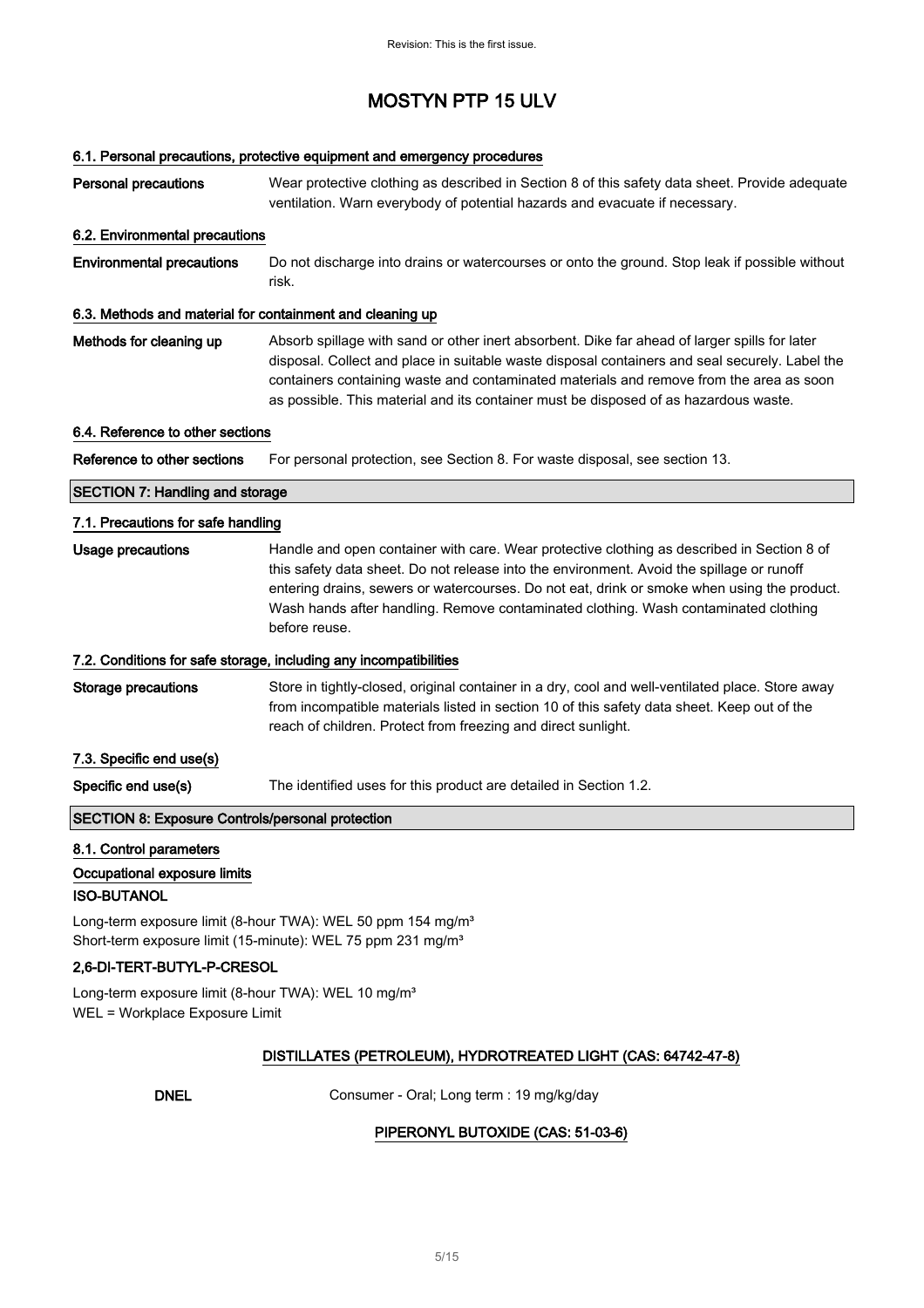| <b>DNEL</b>                         | Industry - Dermal; Short term systemic effects: 55.556 mg/kg/day<br>Industry - Inhalation; Short term systemic effects: 7.75 mg/m <sup>3</sup><br>Industry - Dermal; Short term local effects: 444 µg/cm2<br>Industry - Inhalation; Short term local effects: 3.875 mg/m <sup>3</sup><br>Industry - Dermal; Long term systemic effects: 27.778 mg/kg/day<br>Industry - Inhalation; Long term systemic effects: 3.875 mg/m <sup>3</sup><br>Industry - Dermal; Long term local effects: 444 µg/cm2<br>Industry - Inhalation; Long term local effects: 0.222 mg/m <sup>3</sup> |
|-------------------------------------|-----------------------------------------------------------------------------------------------------------------------------------------------------------------------------------------------------------------------------------------------------------------------------------------------------------------------------------------------------------------------------------------------------------------------------------------------------------------------------------------------------------------------------------------------------------------------------|
| <b>PNEC</b>                         | - Fresh water; 0.003 mg/l<br>- Marine water; 0.0003 mg/l<br>- Intermittent release; 0.0003 mg/l<br>$-$ STP; 10 mg/l<br>- Sediment (Freshwater); 0.0194 mg/kg<br>- Sediment (Marinewater); 0.00194 mg/kg<br>- Soil; 0.136 mg/kg<br>- Oral; 12.53 mg/kg food                                                                                                                                                                                                                                                                                                                  |
|                                     | 1-R Trans phenothrin (CAS: 26046-85-5)                                                                                                                                                                                                                                                                                                                                                                                                                                                                                                                                      |
| Ingredient comments                 | No exposure limits known for ingredient(s).                                                                                                                                                                                                                                                                                                                                                                                                                                                                                                                                 |
|                                     | TETRAMETHRIN (CAS: 7696-12-0)                                                                                                                                                                                                                                                                                                                                                                                                                                                                                                                                               |
| Ingredient comments                 | No exposure limits known for ingredient(s).                                                                                                                                                                                                                                                                                                                                                                                                                                                                                                                                 |
|                                     | ISO-BUTANOL (CAS: 78-83-1)                                                                                                                                                                                                                                                                                                                                                                                                                                                                                                                                                  |
| <b>DNEL</b>                         | Industry - Inhalation; Long term local effects: 310 mg/m <sup>3</sup>                                                                                                                                                                                                                                                                                                                                                                                                                                                                                                       |
|                                     | 2,6-DI-TERT-BUTYL-P-CRESOL (CAS: 128-37-0)                                                                                                                                                                                                                                                                                                                                                                                                                                                                                                                                  |
| <b>DNEL</b>                         | Industry - Inhalation; Short term systemic effects: 2 mg/m <sup>3</sup><br>Consumer - Oral; Long term systemic effects: 0.3 mg/kg/day<br>Industry - Inhalation; Long term systemic effects: 3.5                                                                                                                                                                                                                                                                                                                                                                             |
| <b>PNEC</b>                         | - Fresh water; 0.0041 mg/l<br>- Marine water; 0.0041 mg/l<br>- Sediment (Freshwater); 0.731 mg/kg<br>- Sediment (Marinewater); 0.731 mg/kg<br>- Soil; 0.35 mg/kg                                                                                                                                                                                                                                                                                                                                                                                                            |
| 8.2. Exposure controls              |                                                                                                                                                                                                                                                                                                                                                                                                                                                                                                                                                                             |
| Appropriate engineering<br>controls | Provide adequate ventilation.                                                                                                                                                                                                                                                                                                                                                                                                                                                                                                                                               |
| Eye/face protection                 | Avoid contact with eyes. Wear approved safety goggles (EN 166).                                                                                                                                                                                                                                                                                                                                                                                                                                                                                                             |
| Hand protection                     | Wear protective gloves (EN 374).                                                                                                                                                                                                                                                                                                                                                                                                                                                                                                                                            |
| Other skin and body<br>protection   | Wear appropriate clothing to prevent any possibility of skin contact.                                                                                                                                                                                                                                                                                                                                                                                                                                                                                                       |
| Hygiene measures                    | No specific hygiene procedures recommended but good personal hygiene practices should<br>always be observed when working with chemical products.                                                                                                                                                                                                                                                                                                                                                                                                                            |
| <b>Respiratory protection</b>       | If ventilation is inadequate, suitable respiratory protection must be worn. It is recommended to<br>use respiratory equipment with combination filter, type A2/P2. (EN 140/143)                                                                                                                                                                                                                                                                                                                                                                                             |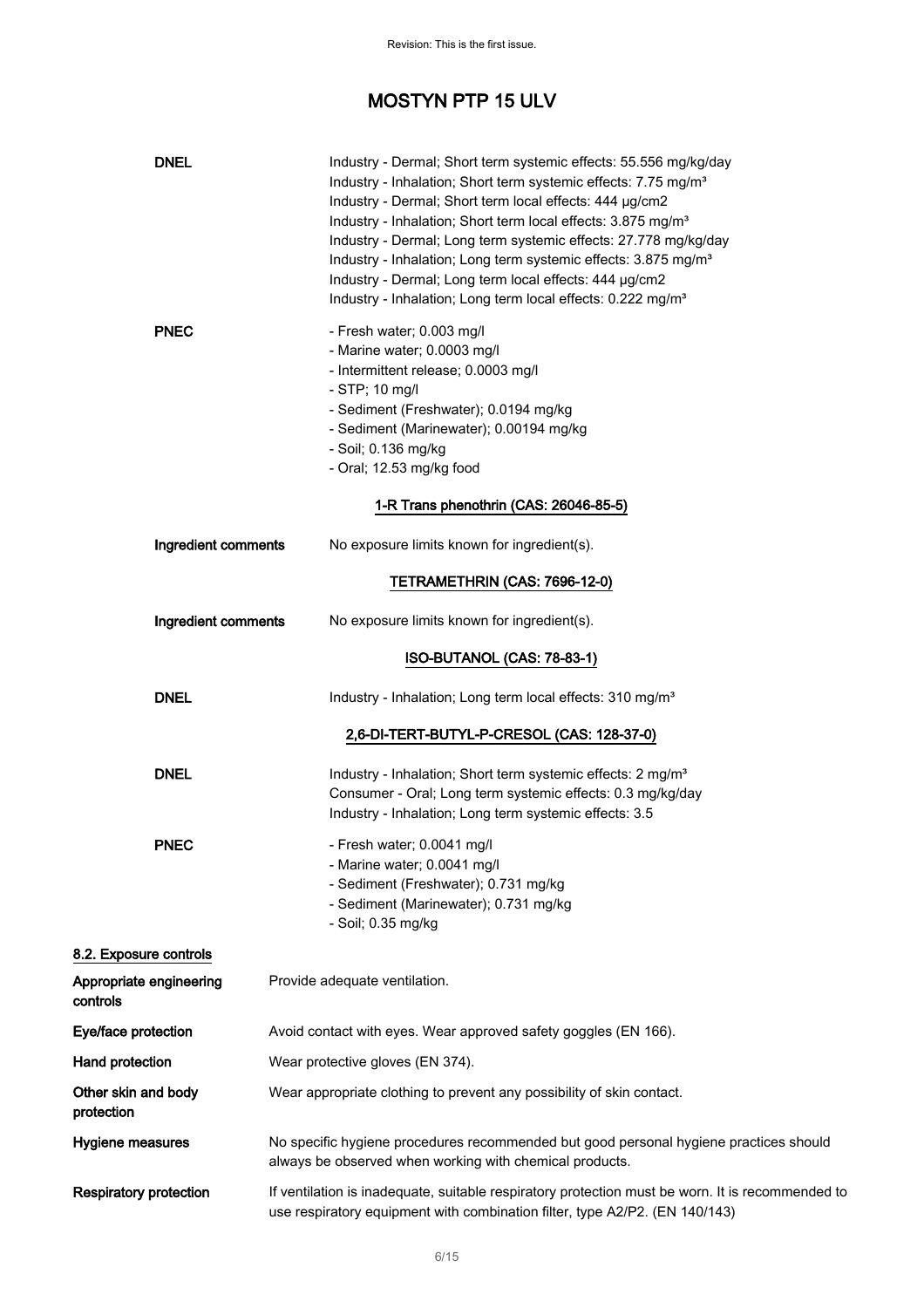#### **Thermal hazards** No data available.

#### Environmental exposure Do not release into the environment.

controls

# SECTION 9: Physical and Chemical Properties 9.1. Information on basic physical and chemical properties Appearance Liquid. Colour Greenish. Brown. Odour Slight. Odour threshold Not available. Not available. pH Not available. Melting point Not available. Initial boiling point and range Not available. Flash point  $> 60^{\circ}$ C ISO 3679 Evaporation rate Mot available. Upper/lower flammability or explosive limits Not available. Vapour pressure Not available. Vapour density **Not** available. Relative density 0.840 - 0.880 @ @ 20°C Solubility(ies) Not available. Auto-ignition temperature Not available. Decomposition Temperature Not available. Viscosity **Not available.** Explosive properties Not available. Oxidising properties Not available. 9.2. Other information Other information Not available. SECTION 10: Stability and reactivity

| 10.1. Reactivity                         |                                                                         |
|------------------------------------------|-------------------------------------------------------------------------|
| Reactivity                               | No data available.                                                      |
| 10.2. Chemical stability                 |                                                                         |
| Stabilitv                                | Stable at normal ambient temperatures and when used as recommended.     |
| 10.3. Possibility of hazardous reactions |                                                                         |
| Possibility of hazardous<br>reactions    | None known. Will not polymerise.                                        |
| 10.4. Conditions to avoid                |                                                                         |
| Conditions to avoid                      | Avoid exposure to high temperatures or direct sunlight. Avoid freezing. |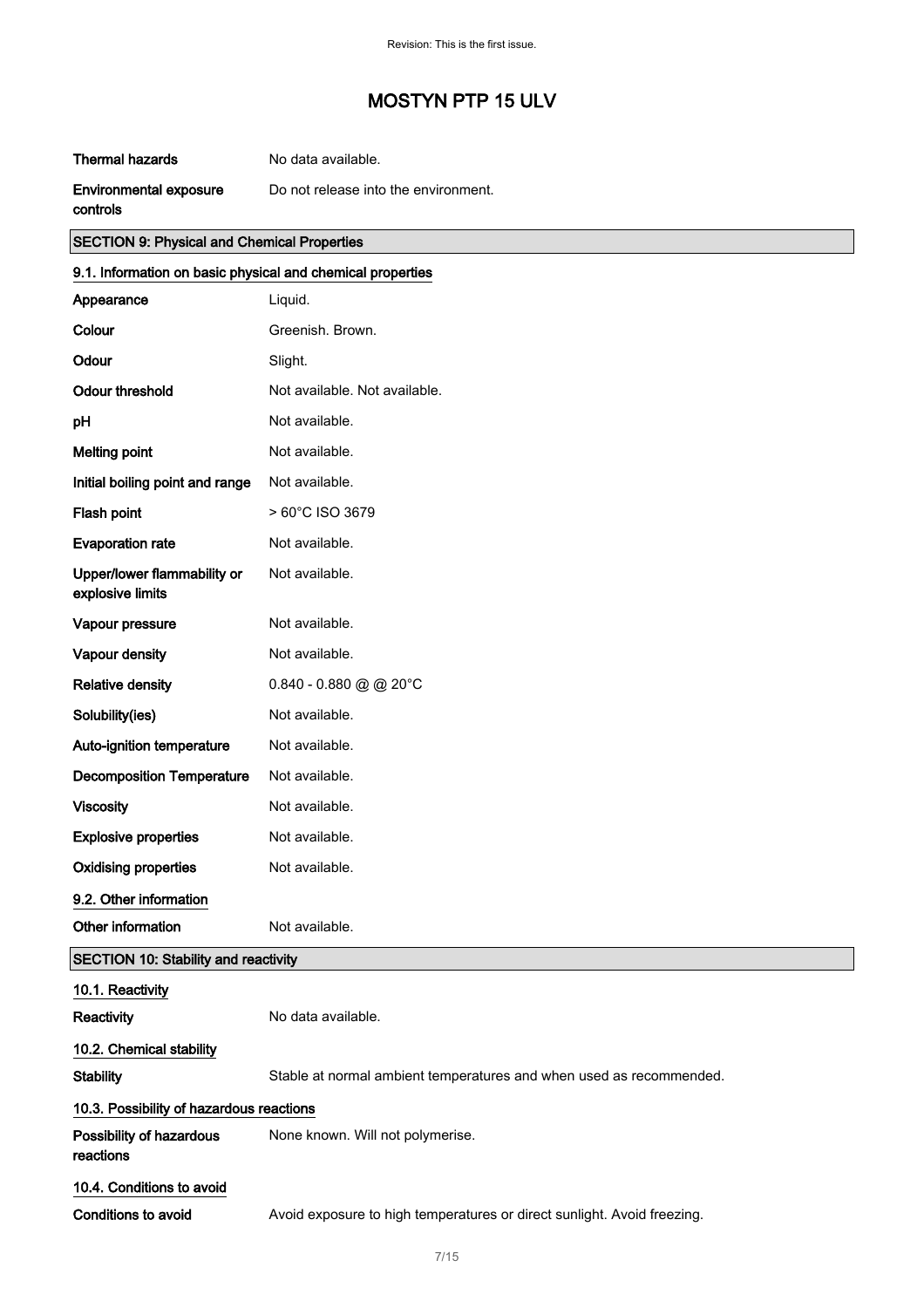#### 10.5. Incompatible materials

Materials to avoid Strong oxidising agents. Strong acids. Strong alkalis.

#### 10.6. Hazardous decomposition products

| Hazardous decomposition | Does not decompose when used and stored as recommended. |
|-------------------------|---------------------------------------------------------|
| products                |                                                         |

# SECTION 11: Toxicological information 11.1. Information on toxicological effects Acute toxicity - oral Notes (oral LD<sub>50</sub>) Calculation method. Based on available data the classification criteria are not met. ATE oral (mg/kg) 37,800.69 Acute toxicity - dermal Notes (dermal LD<sub>50</sub>) Calculation method. Based on available data the classification criteria are not met. Acute toxicity - inhalation Notes (inhalation LC<sub>50</sub>) Calculation method. Based on available data the classification criteria are not met. Skin corrosion/irritation Animal data **Calculation method.** Based on available data the classification criteria are not met. Serious eye damage/irritation Serious eye damage/irritation Calculation method. Causes serious eye damage. Skin sensitisation Skin sensitisation **Skinner Calculation method.** Based on available data the classification criteria are not met. Germ cell mutagenicity Genotoxicity - in vivo Calculation method. Based on available data the classification criteria are not met. **Carcinogenicity** Carcinogenicity Calculation method. Based on available data the classification criteria are not met. Reproductive toxicity Reproductive toxicity development Based on available data the classification criteria are not met. Calculation method. Specific target organ toxicity - single exposure STOT - single exposure Based on available data the classification criteria are not met. Specific target organ toxicity - repeated exposure STOT - repeated exposure Calculation method. Based on available data the classification criteria are not met. Aspiration hazard Aspiration hazard Calculation method. May be fatal if swallowed and enters airways. Toxicological information on ingredients. PIPERONYL BUTOXIDE

| Acute toxicity - oral          |                                                                                                |
|--------------------------------|------------------------------------------------------------------------------------------------|
| Notes (oral LD <sub>50</sub> ) | REACH dossier information. Based on available data the classification criteria are<br>not met. |
| Acute toxicity - dermal        |                                                                                                |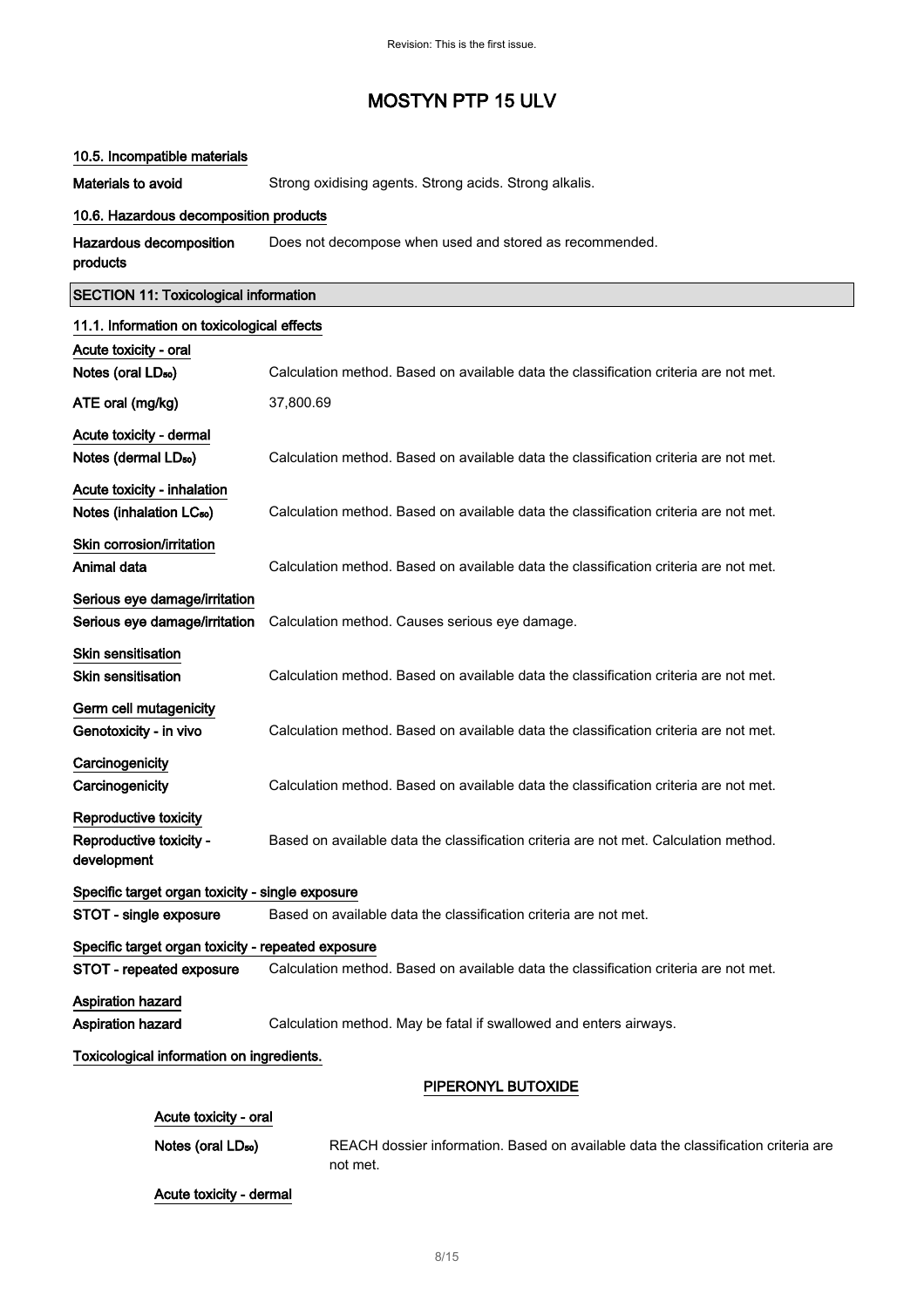| Acute toxicity dermal (LD <sub>50</sub> 2,000.0<br>mg/kg) |                                                                                                                                                                                                                                         |
|-----------------------------------------------------------|-----------------------------------------------------------------------------------------------------------------------------------------------------------------------------------------------------------------------------------------|
| <b>Species</b>                                            | <b>Rabbit</b>                                                                                                                                                                                                                           |
| Notes (dermal LD <sub>50</sub> )                          | REACH dossier information. Based on available data the classification criteria are<br>not met.                                                                                                                                          |
| Acute toxicity - inhalation                               |                                                                                                                                                                                                                                         |
| Notes (inhalation LC <sub>50</sub> )                      | REACH dossier information. Based on available data the classification criteria are<br>not met.                                                                                                                                          |
| <b>ATE inhalation</b><br>(dusts/mists mg/l)               | 5.9                                                                                                                                                                                                                                     |
| Skin corrosion/irritation                                 |                                                                                                                                                                                                                                         |
| Animal data                                               | Erythema/eschar score: No erythema (0). Oedema score: No oedema (0). REACH<br>dossier information. Based on available data the classification criteria are not met.                                                                     |
| Serious eye damage/irritation                             |                                                                                                                                                                                                                                         |
| Serious eye<br>damage/irritation                          | Not irritating. REACH dossier information. Based on available data the classification<br>criteria are not met.                                                                                                                          |
| Skin sensitisation                                        |                                                                                                                                                                                                                                         |
| <b>Skin sensitisation</b>                                 | Buehler test: - Guinea pig: REACH dossier information. Not sensitising. Based on<br>available data the classification criteria are not met.                                                                                             |
| Germ cell mutagenicity                                    |                                                                                                                                                                                                                                         |
| Genotoxicity - in vitro                                   | Chromosome aberration: Negative. REACH dossier information. Based on available<br>data the classification criteria are not met.                                                                                                         |
| Genotoxicity - in vivo                                    | Chromosome aberration: Negative. REACH dossier information. Based on available<br>data the classification criteria are not met.                                                                                                         |
| Carcinogenicity                                           |                                                                                                                                                                                                                                         |
| Carcinogenicity                                           | NOAEL 30 mg/kg/day, Oral, Rat REACH dossier information. Based on available<br>data the classification criteria are not met.                                                                                                            |
| <b>IARC carcinogenicity</b>                               | IARC Group 3 Not classifiable as to its carcinogenicity to humans.                                                                                                                                                                      |
| Reproductive toxicity                                     |                                                                                                                                                                                                                                         |
| Reproductive toxicity -<br>fertility                      | Two-generation study - NOAEL 1000 ppm, Oral, Rat P REACH dossier information.<br>Based on available data the classification criteria are not met.                                                                                       |
| Reproductive toxicity -<br>development                    | Maternal toxicity: - NOAEL: 200 mg/kg/day, Oral, Rat REACH dossier information.<br>No reproductive or developmental effects occurred at non-parentally toxic doses.<br>Based on available data the classification criteria are not met. |
| Specific target organ toxicity - single exposure          |                                                                                                                                                                                                                                         |
| STOT - single exposure                                    | Data lacking.                                                                                                                                                                                                                           |
| Specific target organ toxicity - repeated exposure        |                                                                                                                                                                                                                                         |
|                                                           | STOT - repeated exposure NOAEL 15.5 mg/kg, Oral, REACH dossier information. Based on available data the<br>classification criteria are not met.                                                                                         |
| <b>Aspiration hazard</b>                                  |                                                                                                                                                                                                                                         |
| <b>Aspiration hazard</b>                                  | Not applicable.                                                                                                                                                                                                                         |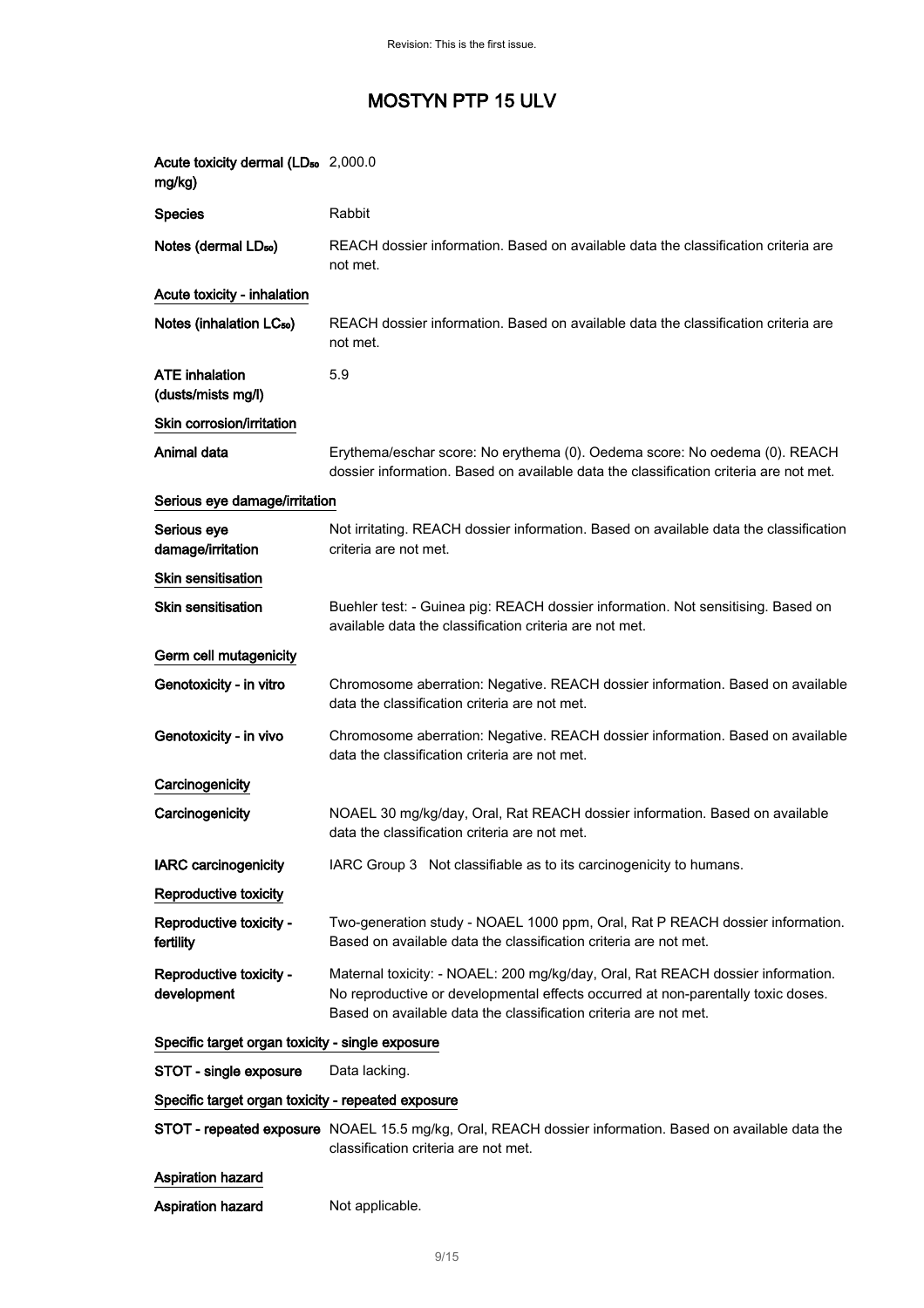### 1-R Trans phenothrin

| Acute toxicity - oral                              |                                                                                           |
|----------------------------------------------------|-------------------------------------------------------------------------------------------|
| Acute toxicity oral (LD <sub>50</sub><br>mg/kg)    | 5,000.0                                                                                   |
| <b>Species</b>                                     | Rat                                                                                       |
| Notes (oral LD <sub>50</sub> )                     | Based on available data the classification criteria are not met.                          |
| ATE oral (mg/kg)                                   | 5,000.0                                                                                   |
| Acute toxicity - dermal                            |                                                                                           |
| <b>Species</b>                                     | Rat                                                                                       |
| Notes (dermal LD <sub>50</sub> )                   | Based on available data the classification criteria are not met.                          |
| Acute toxicity - inhalation                        |                                                                                           |
| Notes (inhalation LC <sub>50</sub> )               | Based on available data the classification criteria are not met.                          |
| Skin corrosion/irritation                          |                                                                                           |
| Skin corrosion/irritation                          | Not corrosive to skin. Based on available data the classification criteria are not met.   |
| Serious eye damage/irritation                      |                                                                                           |
| Serious eye<br>damage/irritation                   | Not irritating. Based on available data the classification criteria are not met.          |
| <b>Respiratory sensitisation</b>                   |                                                                                           |
| Respiratory sensitisation                          | Based on available data the classification criteria are not met.                          |
| Skin sensitisation                                 |                                                                                           |
| <b>Skin sensitisation</b>                          | Based on available data the classification criteria are not met.                          |
| Germ cell mutagenicity                             |                                                                                           |
| Genotoxicity - in vitro                            | Based on available data the classification criteria are not met.                          |
| Carcinogenicity                                    |                                                                                           |
| Carcinogenicity                                    | Based on available data the classification criteria are not met.                          |
| Reproductive toxicity                              |                                                                                           |
| Reproductive toxicity -<br>fertility               | Based on available data the classification criteria are not met.                          |
| Specific target organ toxicity - single exposure   |                                                                                           |
| STOT - single exposure                             | Based on available data the classification criteria are not met.                          |
| Specific target organ toxicity - repeated exposure |                                                                                           |
|                                                    | STOT - repeated exposure Based on available data the classification criteria are not met. |
| Aspiration hazard                                  |                                                                                           |
| Aspiration hazard                                  | Based on available data the classification criteria are not met.                          |
| <b>SECTION 12: Ecological Information</b>          |                                                                                           |

### 12.1. Toxicity

Toxicity **Very toxic to aquatic life with long lasting effects.** 

Ecological information on ingredients.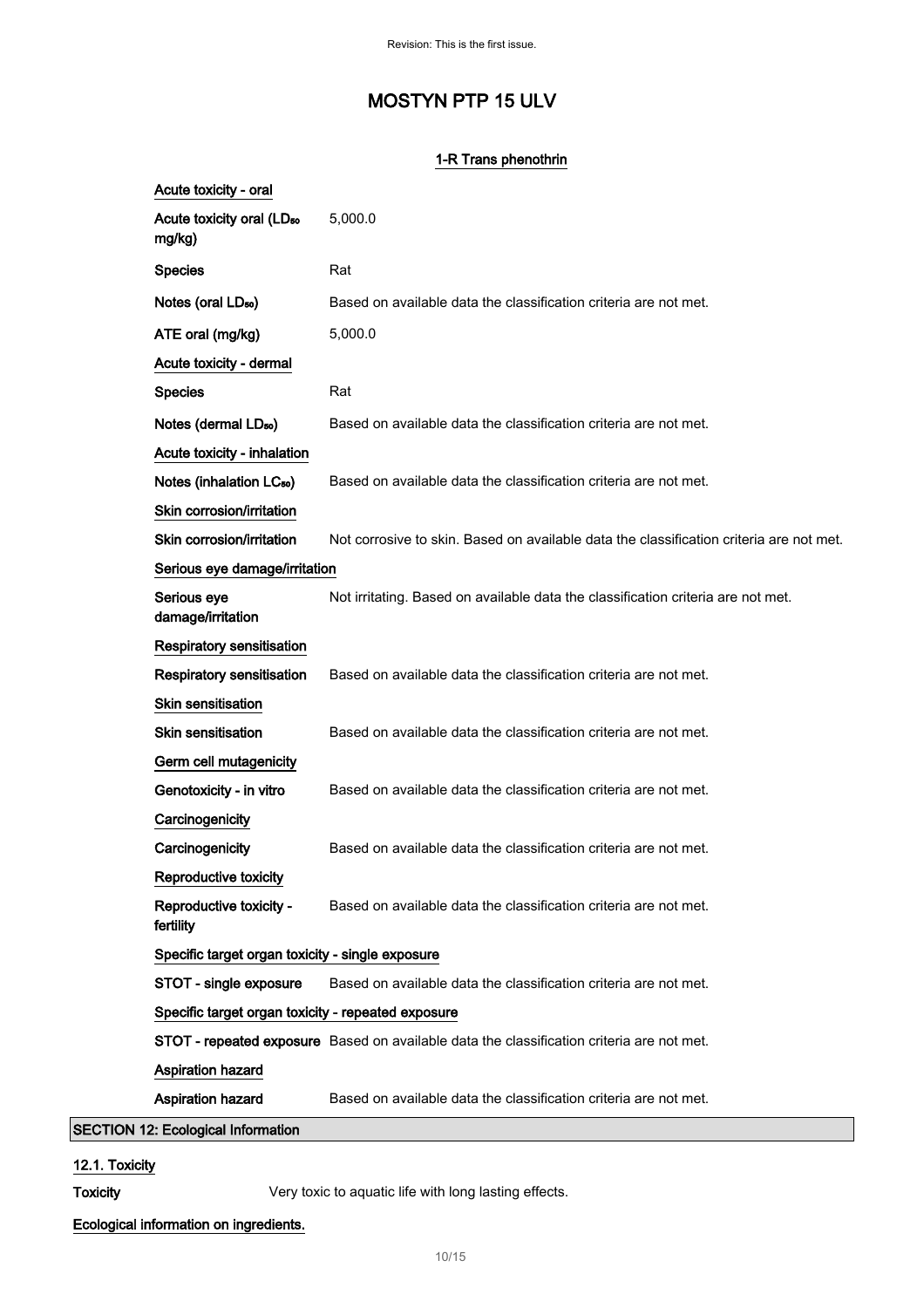#### PIPERONYL BUTOXIDE

| Acute aquatic toxicity                      |                                                                                                                                           |
|---------------------------------------------|-------------------------------------------------------------------------------------------------------------------------------------------|
| $LE(C)$ 50                                  | $0.1 < L(E)$ C50 ≤ 1                                                                                                                      |
| M factor (Acute)                            | 1                                                                                                                                         |
| Acute toxicity - fish                       | LC50, 96 hours: 3.94 mg/l,<br>REACH dossier information.                                                                                  |
| Acute toxicity - aquatic<br>invertebrates   | EC <sub>50</sub> , 48 hours: 0.51 mg/l, Daphnia magna<br>REACH dossier information.                                                       |
| Acute toxicity - aquatic<br>plants          | ErC50, 72 hours: 3.89 mg/l, Selenastrum capricornutum<br>REACH dossier information.                                                       |
| Chronic aquatic toxicity                    |                                                                                                                                           |
| M factor (Chronic)                          | 1                                                                                                                                         |
| Chronic toxicity - fish early<br>life stage | NOEC, 35 days: 0.18 mg/l, Pimephales promelas (Fat-head Minnow)<br>REACH dossier information.                                             |
| Chronic toxicity - aquatic<br>invertebrates | NOEC, 21 days: 0.03 mg/l,<br>REACH dossier information.                                                                                   |
|                                             | 1-R Trans phenothrin                                                                                                                      |
| Acute aquatic toxicity                      |                                                                                                                                           |
| $LE(C)$ <sub>50</sub>                       | $0.001 < L(E)C50 \le 0.01$                                                                                                                |
| M factor (Acute)                            | 100                                                                                                                                       |
| Acute toxicity - fish                       | LC <sub>50</sub> , 96 hours: 0.0027 mg/l,                                                                                                 |
| Acute toxicity - aquatic<br>invertebrates   | EC <sub>50</sub> , 48 hour: 0.0046 mg/l, Daphnia magna                                                                                    |
| Acute toxicity - aquatic<br>plants          | EC <sub>50</sub> , 72 hour: > 0.011 mg/l, Pseudokirchneriella subcapitata                                                                 |
| Chronic aquatic toxicity                    |                                                                                                                                           |
| <b>NOEC</b>                                 | $0.001 < NOEC \le 0.01$                                                                                                                   |
| Degradability                               | Non-rapidly degradable                                                                                                                    |
| M factor (Chronic)                          | 10                                                                                                                                        |
| 12.2. Persistence and degradability         |                                                                                                                                           |
| Ecological information on ingredients.      |                                                                                                                                           |
|                                             | PIPERONYL BUTOXIDE                                                                                                                        |
| Persistence and<br>degradability            | The product is not readily biodegradable.                                                                                                 |
| Phototransformation                         | Water - Degradation $(\%)$ 50: = 3.6 hours<br>REACH dossier information.<br>Water - $DT_{50}$ : = 8.4 hours<br>REACH dossier information. |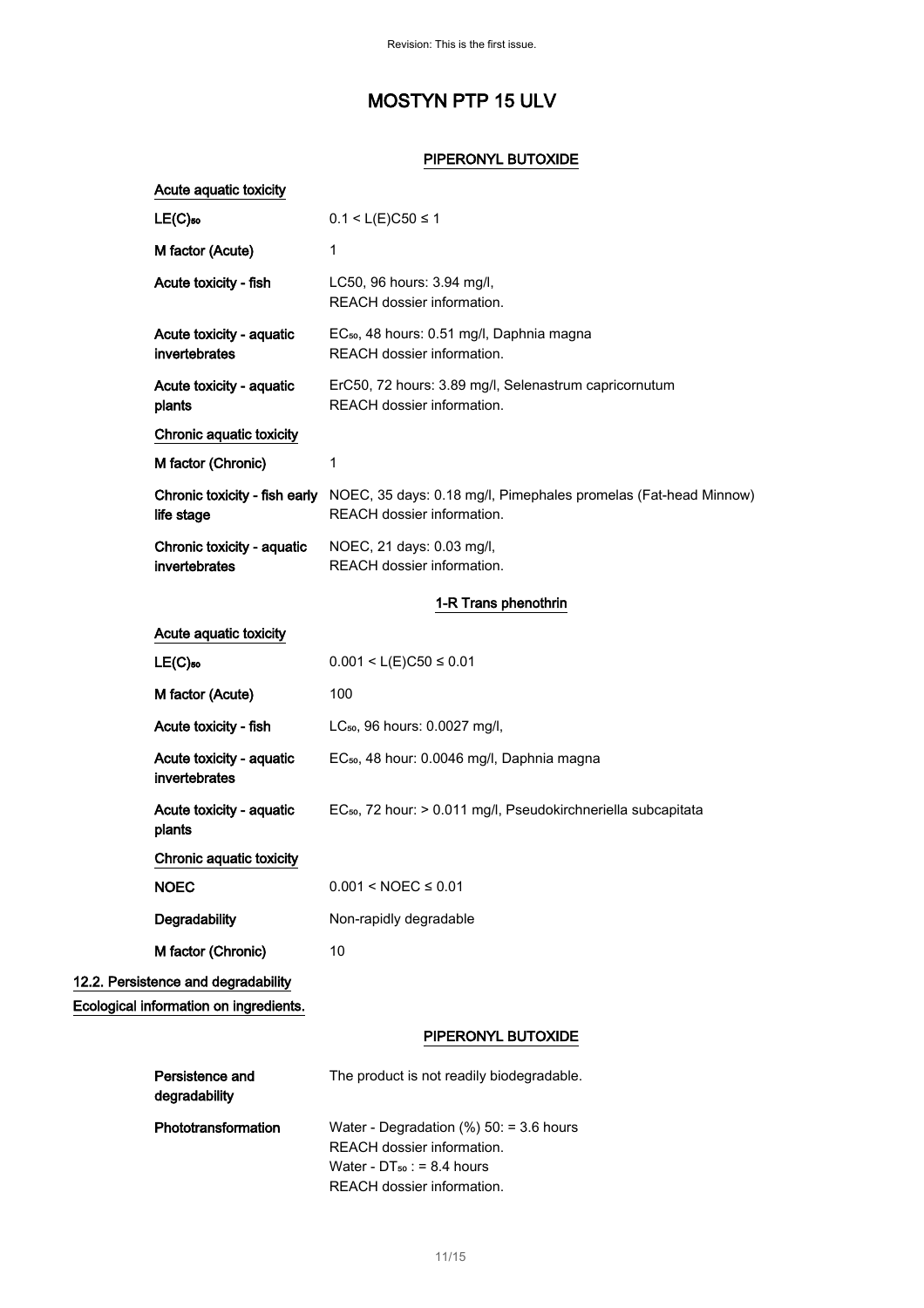Revision: This is the first issue.

|                        | Stability (hydrolysis)                     | pH7 - Half-life >: 500 days @ 25°C @ °C<br>REACH dossier information.                                           |
|------------------------|--------------------------------------------|-----------------------------------------------------------------------------------------------------------------|
|                        |                                            | 1-R Trans phenothrin                                                                                            |
|                        | Persistence and<br>degradability           | The product is not readily biodegradable.                                                                       |
|                        | 12.3. Bioaccumulative potential            |                                                                                                                 |
|                        | Ecological information on ingredients.     |                                                                                                                 |
|                        |                                            | PIPERONYL BUTOXIDE                                                                                              |
|                        |                                            | Bioaccumulative potential BCF: = 380, Lepomis macrochirus (Bluegill) REACH dossier information.                 |
|                        | <b>Partition coefficient</b>               | log Pow: = 4.8 REACH dossier information.                                                                       |
|                        |                                            | 1-R Trans phenothrin                                                                                            |
|                        | <b>Bioaccumulative potential</b>           | BCF: 190-530 I/kg (Miyamoto et. al., 1992), BCF: > 2000 I/kg (DAR, 2013), : 304,--<br>462.4 (EPISUITE),         |
|                        | <b>Partition coefficient</b>               | log Pow: 6.80 (pH 7.5)                                                                                          |
| 12.4. Mobility in soil |                                            |                                                                                                                 |
|                        | Ecological information on ingredients.     |                                                                                                                 |
|                        |                                            | PIPERONYL BUTOXIDE                                                                                              |
|                        | <b>Mobility</b>                            | Semi-mobile.                                                                                                    |
|                        | Adsorption/desorption<br>coefficient       | Water - Koc: = 830 @ °C REACH dossier information.                                                              |
|                        |                                            | 1-R Trans phenothrin                                                                                            |
|                        | <b>Mobility</b>                            | No data available.                                                                                              |
|                        | 12.5. Results of PBT and vPvB assessment   |                                                                                                                 |
|                        | Ecological information on ingredients.     |                                                                                                                 |
|                        |                                            | PIPERONYL BUTOXIDE                                                                                              |
|                        | Results of PBT and vPvB<br>assessment      | This substance is not classified as PBT or vPvB according to current EU criteria.                               |
|                        |                                            | 1-R Trans phenothrin                                                                                            |
|                        | Results of PBT and vPvB<br>assessment      | On the basis of available data, the product does not contain any PBT or vPvB in<br>percentage greater than 0.1% |
|                        | 12.6. Other adverse effects                |                                                                                                                 |
|                        | Ecological information on ingredients.     |                                                                                                                 |
|                        |                                            | PIPERONYL BUTOXIDE                                                                                              |
|                        | Other adverse effects                      | Not available.                                                                                                  |
|                        | <b>SECTION 13: Disposal considerations</b> |                                                                                                                 |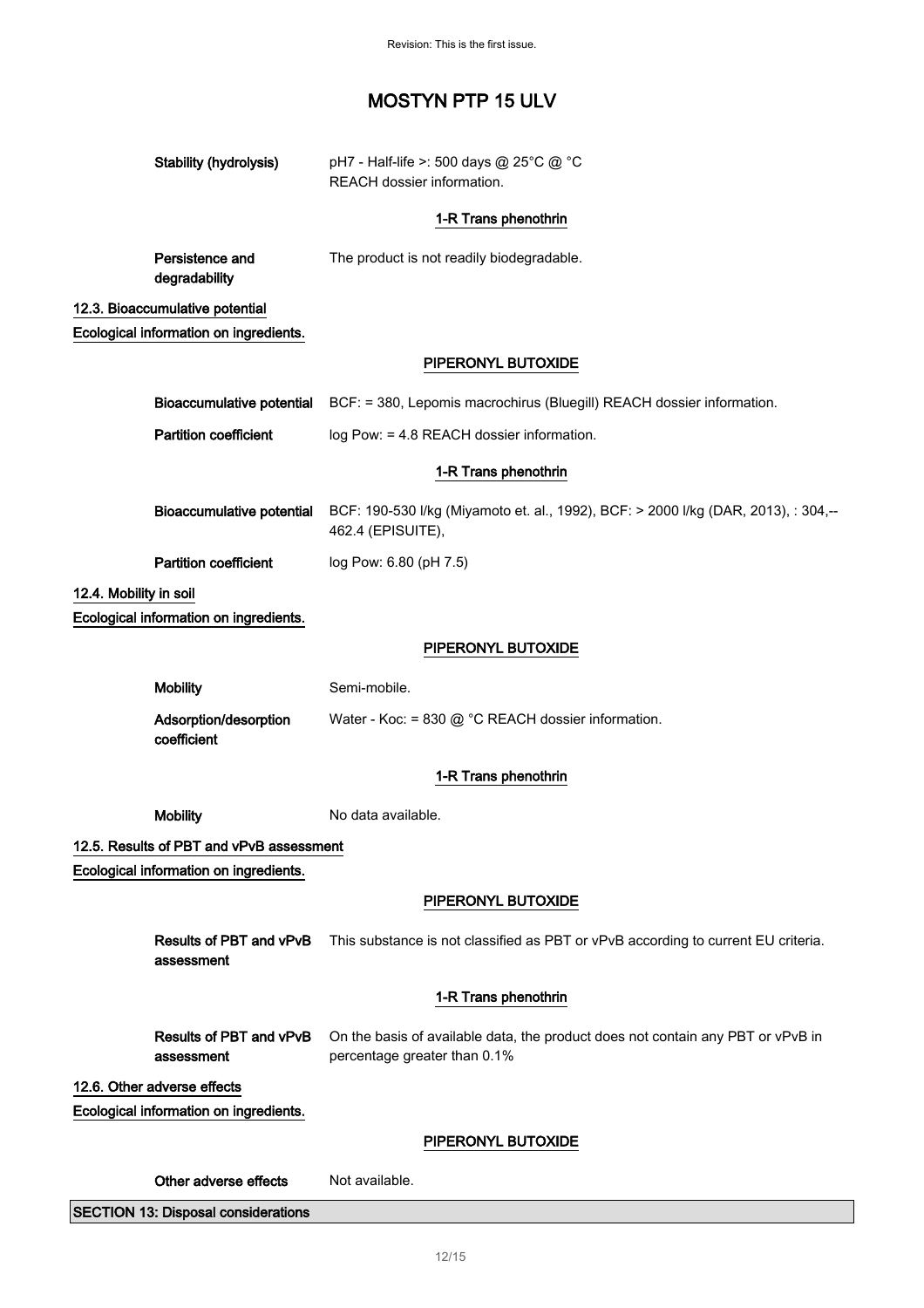### 13.1. Waste treatment methods

| <b>General information</b>               | Waste is classified as hazardous waste. Dispose of waste to licensed waste disposal site in<br>accordance with the requirements of the local Waste Disposal Authority.                                                                                                                                                                                                                                                                                                                                                                                                                                                 |  |
|------------------------------------------|------------------------------------------------------------------------------------------------------------------------------------------------------------------------------------------------------------------------------------------------------------------------------------------------------------------------------------------------------------------------------------------------------------------------------------------------------------------------------------------------------------------------------------------------------------------------------------------------------------------------|--|
| <b>Disposal methods</b>                  | Waste is suitable for incineration. Dispose of waste via a licensed waste disposal contractor.<br>Do NOT reuse empty containers. Empty containers can be sent for disposal or recycling.                                                                                                                                                                                                                                                                                                                                                                                                                               |  |
| <b>SECTION 14: Transport information</b> |                                                                                                                                                                                                                                                                                                                                                                                                                                                                                                                                                                                                                        |  |
| General                                  | Environmentally Hazardous Substance Mark NOT required for single packagings and<br>combination packagings containing inner packagings ≤ 5L for liquids, or ≤ 5kg for solids.<br>(ADR special provision 375, IMDG code 2.10.2.7, IATA special provision A197)                                                                                                                                                                                                                                                                                                                                                           |  |
|                                          | Marine pollutants packaged in single or combination packagings containing a net quantity per<br>single or inner packaging of 5 L or less for liquids or having a net mass per single or inner<br>packaging of 5 kg or less for solids are not subject to any other provisions of the Code<br>relevant to marine pollutants provided the packagings meet the general provisions of 4.1.1.1,<br>4.1.1.2 and 4.1.1.4 to 4.1.1.8. In the case of marine pollutants also meeting the criteria for<br>inclusion in another hazard class all provisions of this Code relevant to any additional hazards<br>continue to apply. |  |
| 14.1. UN number                          |                                                                                                                                                                                                                                                                                                                                                                                                                                                                                                                                                                                                                        |  |
| UN No. (ADR/RID)                         | 3082                                                                                                                                                                                                                                                                                                                                                                                                                                                                                                                                                                                                                   |  |
| UN No. (IMDG)                            | 3082                                                                                                                                                                                                                                                                                                                                                                                                                                                                                                                                                                                                                   |  |
| UN No. (ICAO)                            | 3082                                                                                                                                                                                                                                                                                                                                                                                                                                                                                                                                                                                                                   |  |
| UN No. (ADN)                             | 3082                                                                                                                                                                                                                                                                                                                                                                                                                                                                                                                                                                                                                   |  |
| 14.2. UN proper shipping name            |                                                                                                                                                                                                                                                                                                                                                                                                                                                                                                                                                                                                                        |  |
| Proper shipping name<br>(ADR/RID)        | ENVIRONMENTALLY HAZARDOUS SUBSTANCE, LIQUID, N.O.S. (Contains Tetramethrin)                                                                                                                                                                                                                                                                                                                                                                                                                                                                                                                                            |  |
|                                          | Proper shipping name (IMDG) ENVIRONMENTALLY HAZARDOUS SUBSTANCE, LIQUID, N.O.S. (Contains Tetramethrin)                                                                                                                                                                                                                                                                                                                                                                                                                                                                                                                |  |
| Proper shipping name (ICAO)              | ENVIRONMENTALLY HAZARDOUS SUBSTANCE, LIQUID, N.O.S. (Contains Tetramethrin)                                                                                                                                                                                                                                                                                                                                                                                                                                                                                                                                            |  |
| Proper shipping name (ADN)               | ENVIRONMENTALLY HAZARDOUS SUBSTANCE, LIQUID, N.O.S. (Contains Tetramethrin)                                                                                                                                                                                                                                                                                                                                                                                                                                                                                                                                            |  |
| 14.3. Transport hazard class(es)         |                                                                                                                                                                                                                                                                                                                                                                                                                                                                                                                                                                                                                        |  |
| <b>ADR/RID class</b>                     | 9                                                                                                                                                                                                                                                                                                                                                                                                                                                                                                                                                                                                                      |  |
| <b>ADR/RID classification code</b>       | M <sub>6</sub>                                                                                                                                                                                                                                                                                                                                                                                                                                                                                                                                                                                                         |  |
| <b>ADR/RID label</b>                     | 9                                                                                                                                                                                                                                                                                                                                                                                                                                                                                                                                                                                                                      |  |
| <b>IMDG class</b>                        | 9                                                                                                                                                                                                                                                                                                                                                                                                                                                                                                                                                                                                                      |  |
| ICAO class/division                      | 9                                                                                                                                                                                                                                                                                                                                                                                                                                                                                                                                                                                                                      |  |
| <b>ADN class</b>                         | 9                                                                                                                                                                                                                                                                                                                                                                                                                                                                                                                                                                                                                      |  |
| <b>Transport labels</b>                  |                                                                                                                                                                                                                                                                                                                                                                                                                                                                                                                                                                                                                        |  |

 $\mathcal{A}$ h,  $\overline{\mathbf{3}}$ 

14.4. Packing group ADR/RID packing group III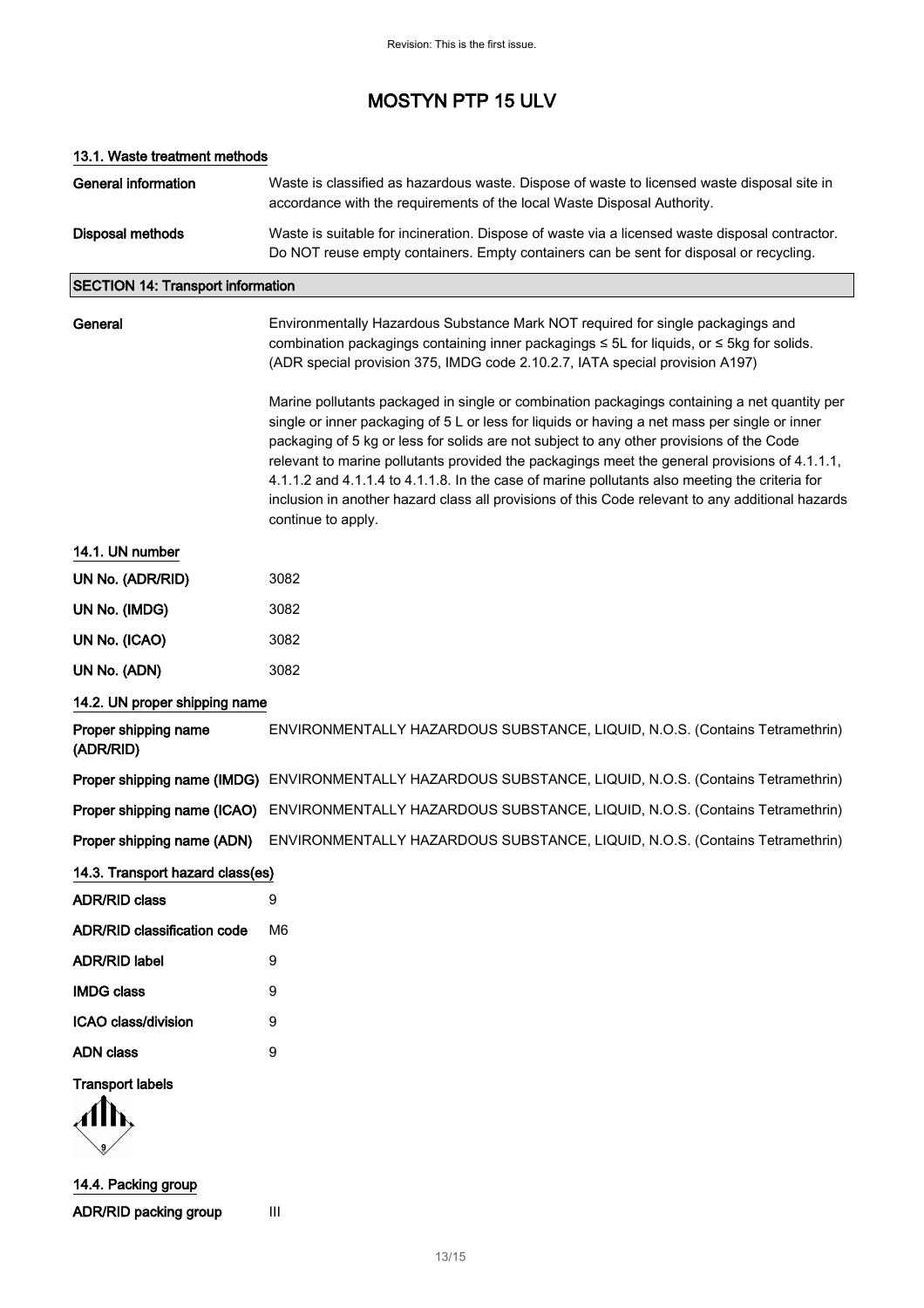| <b>IMDG packing group</b> | Ш |
|---------------------------|---|
| ADN packing group         | Ш |
| ICAO packing group        | Ш |

#### 14.5. Environmental hazards

Environmentally hazardous substance/marine pollutant

$$
\left\langle \bigoplus_{i=1}^n \right\rangle
$$

#### 14.6. Special precautions for user

| EmS                                              | $F-A. S-F$ |
|--------------------------------------------------|------------|
| ADR transport category                           | 3          |
| <b>Emergency Action Code</b>                     | $\cdot 37$ |
| <b>Hazard Identification Number</b><br>(ADR/RID) | 90         |
| Tunnel restriction code                          | $(-)$      |

#### 14.7. Transport in bulk according to Annex II of MARPOL and the IBC Code

#### Transport in bulk according to Not relevant. Annex II of MARPOL 73/78 and the IBC Code

### SECTION 15: Regulatory information

| 15.1. Safety, health and environmental regulations/legislation specific for the substance or mixture |                                                                                                                                                                                                                                                                                                                                                                                                            |  |
|------------------------------------------------------------------------------------------------------|------------------------------------------------------------------------------------------------------------------------------------------------------------------------------------------------------------------------------------------------------------------------------------------------------------------------------------------------------------------------------------------------------------|--|
| <b>National regulations</b>                                                                          | HSE Approval No. 10529                                                                                                                                                                                                                                                                                                                                                                                     |  |
| <b>EU</b> legislation                                                                                | Regulation (EC) No 1272/2008 of the European Parliament and of the Council of 16<br>December 2008 on classification, labelling and packaging of substances and mixtures (as<br>amended).<br>Regulation (EC) No 1907/2006 of the European Parliament and of the Council of 18<br>December 2006 concerning the Registration, Evaluation, Authorisation and Restriction of<br>Chemicals (REACH) (as amended). |  |
| <b>Health and environmental</b><br>listings                                                          | Regulation (EC) No 1005/2009 of the European Parliament and of the Council of<br>16 September 2009 on substances that deplete the ozone layer. As amended. Regulation<br>(EC) 649/2012 of the European Parliament and of the Council of 4 July 2012 concerning the<br>export and import of hazardous chemicals (as amended). None of the ingredients are listed.                                           |  |
| <b>Authorisations (Title VII</b><br><b>Regulation 1907/2006)</b>                                     | No specific authorisations are known for this product.                                                                                                                                                                                                                                                                                                                                                     |  |
| <b>Restrictions (Title VIII</b><br><b>Regulation 1907/2006)</b>                                      | No specific restrictions on use are known for this product.                                                                                                                                                                                                                                                                                                                                                |  |

#### 15.2. Chemical safety assessment

No chemical safety assessment has been carried out.

### SECTION 16: Other information